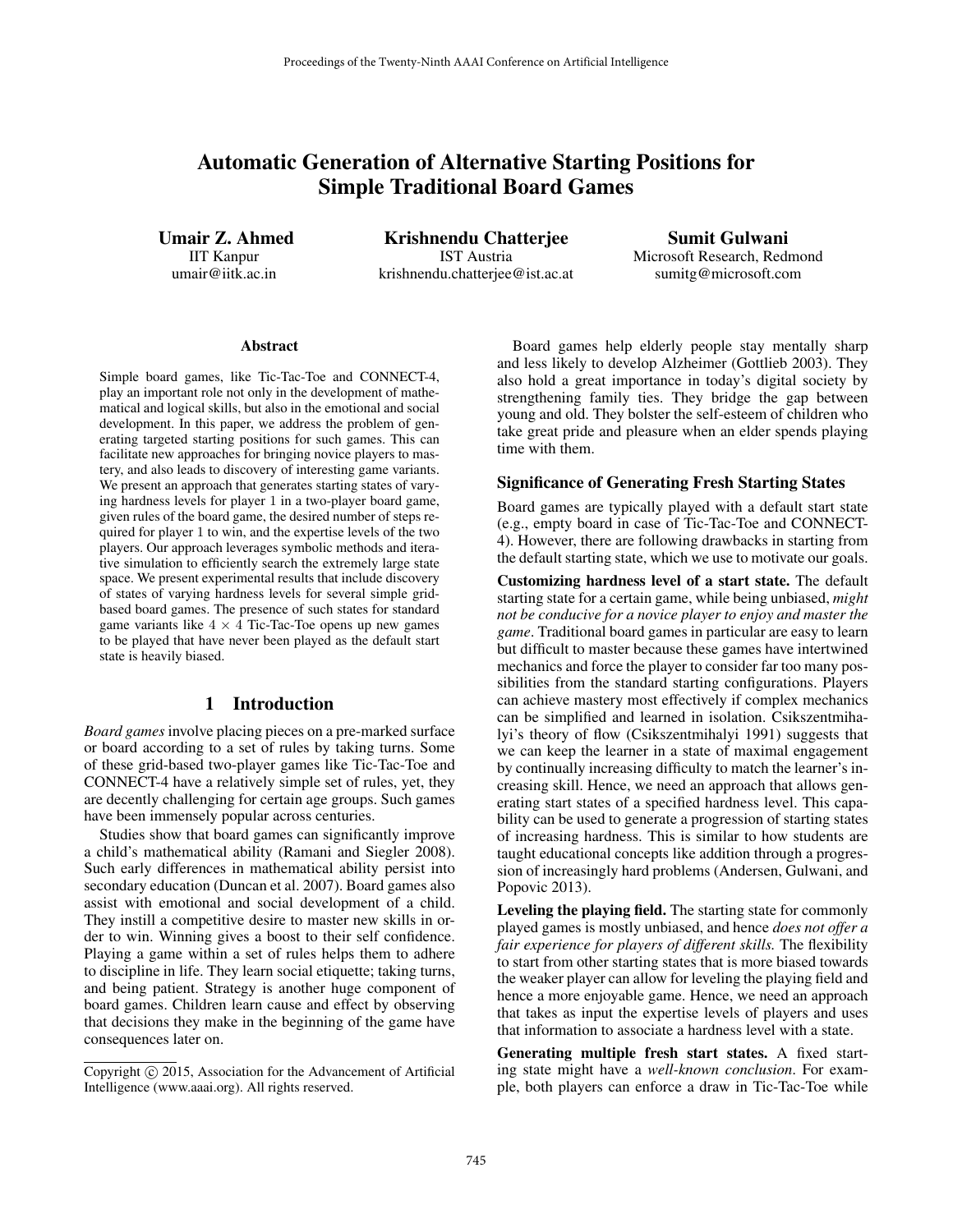the first player can enforce a win in CONNECT-4 (Allis 1988), starting from the default empty starting state. Players can *memorize certain moves* from a fixed starting state and gain undue advantage. Hence, we need an approach that generates multiple start states (of a specified hardness level). This observation has also inspired the design of Chess960 (Wikipedia 2014) (or Fischer Random Chess), which is a variant of chess that employs the same board and pieces as standard chess; however, the starting position of the pieces on the players' home ranks is randomized. The random setup renders the prospect of obtaining an advantage through memorization of opening lines impracticable, compelling players to rely on their talent and creativity.

Customizing length of play. People sometimes might be disinterested in playing a game if it takes *too much time to finish*. However, selecting non-default starting positions allow the potential of a shorter game play. Certain interesting situations might manifest only in states that are typically not easily reachable from the start state, or require *too many steps*. The flexibility to start from such states might lead to more opportunities for practice of specific targeted strategies. Thus, we need an approach that can take as input a parameter for the number of steps that can lead to a win for a given player.

Experimenting with game variants. While people might be hesitant to learn a game with completely different new rules, it is quite convenient to change the rules slightly. For example, instead of allowing for straight-line matches in each of row, column, or diagonal (RCD) in Tic-Tac-Toe or CONNECT-4, one may restrict the matches to say only row or diagonal (RD). However, *the default starting state of a new game may be heavily biased towards a player*; as a result that specific game might not have been popular. For example, consider the game of Tic-Tac-Toe (3,4,4), where the goal is to make a straight line of 3 pieces, but on a  $4 \times 4$  board. In this game, the person who plays first invariably almost always wins even with a naive strategy. Hence, such a game has never been popular. However, there can be non-default unbiased states for such games and starting from those states can make playing such games interesting. Hence, we need an approach that is parameterized by the rules of a game. This also has the advantage of experimenting with new games or variants of existing games.

### Problem Definition and Search Strategy

We address the problem of automatically generating *interesting* starting states (i.e., states of desired hardness levels) for a given two-player board game. Our approach takes as input the *rules of a board game* (for game variants) and *the desired number of steps required for player 1 to win* (for controlling the length of play). It then generates multiple starting states of varying hardness levels (in particular, *easy, medium, or hard*) for player 1 for various *expertise level combinations of the two players*. We formalize the exploration of a game as a strategy tree and the expertise level of a player as depth of the strategy tree. The hardness of a state is defined w.r.t. the fraction of times player 1 will win, while playing a strategy of depth  $k_1$  against an opponent who plays

a strategy of depth  $k_2$ .

Our solution employs a novel combination of symbolic methods and iterative simulation to efficiently search for desired states. Symbolic methods are used to compute the winning set for player 1. These methods work particularly well for navigating a state space where the transition relation forms a sparse directed acyclic graph (DAG). Such is the case for those board games in which a piece once placed on the board doesn't move, as in Tic-Tac-Toe and CONNECT-4. Minimax simulation is used to identify the hardness of a given winning state. Instead of randomly sampling the winning set to identify a state of a certain hardness level, we identify states of varying hardness levels in order of increasing values of  $k_1$  and  $k_2$ . The key observation is that hard states are much fewer than easy states, and for a given  $k_2$ , interesting states for higher values of  $k_1$  are a subset of hard states for smaller values of  $k_1$ .

# Contributions

- We introduce and study a novel aspect of graph games, namely generation of starting states. In particular, we address the problem of generating starting states of varying hardness levels parameterized by look-ahead depth of the strategies of the two players, the graph game description, and the number of steps required for winning  $(\S 2)$ .
- We present a novel search methodology for generating desired initial states. It involves combination of symbolic methods and iterative simulation to efficiently search a huge state space  $(\S3)$ .
- We present experimental results that illustrate the effectiveness of our search methodology (§5). We produce a collection of initial states of varying hardness levels for standard games as well as their variants (thereby discovering some interesting variants of the standard games in the first place).

While our search methodology applies to any graph game; in our experiments we focus on generating starting states in *simple* board games and their variants as opposed to games with complicated rules.

Variants of traditional simple games are easier to adopt compared to games with complicated rules, which are hard to learn in the first place. The problem of automated generation of starting states should also be experimented for complex games as future work; however, our experimental results, which are focused on simple games, make a useful contribution since they make a valuable novel discovery for simple games which has not been studied in the past.

# 2 Problem Definition

# 2.1 Background on Graph Games

Graph games. An alternating graph game (for short, graph game)  $\overline{G} = ((V, E), (V_1, V_2))$  consists of a finite graph  $\overline{G}$ with vertex set  $V$ , a partition of the vertex set into player-1 vertices  $V_1$  and player-2 vertices  $V_2$ , and edge set  $E \subseteq$  $((V_1 \times V_2) \cup (V_2 \times V_1))$ . The game is alternating in the sense that the edges of player-1 vertices go to player-2 vertices and vice-versa. The game is played as follows: the game starts at a starting vertex  $v_0$ ; if the current vertex is a player-1 vertex,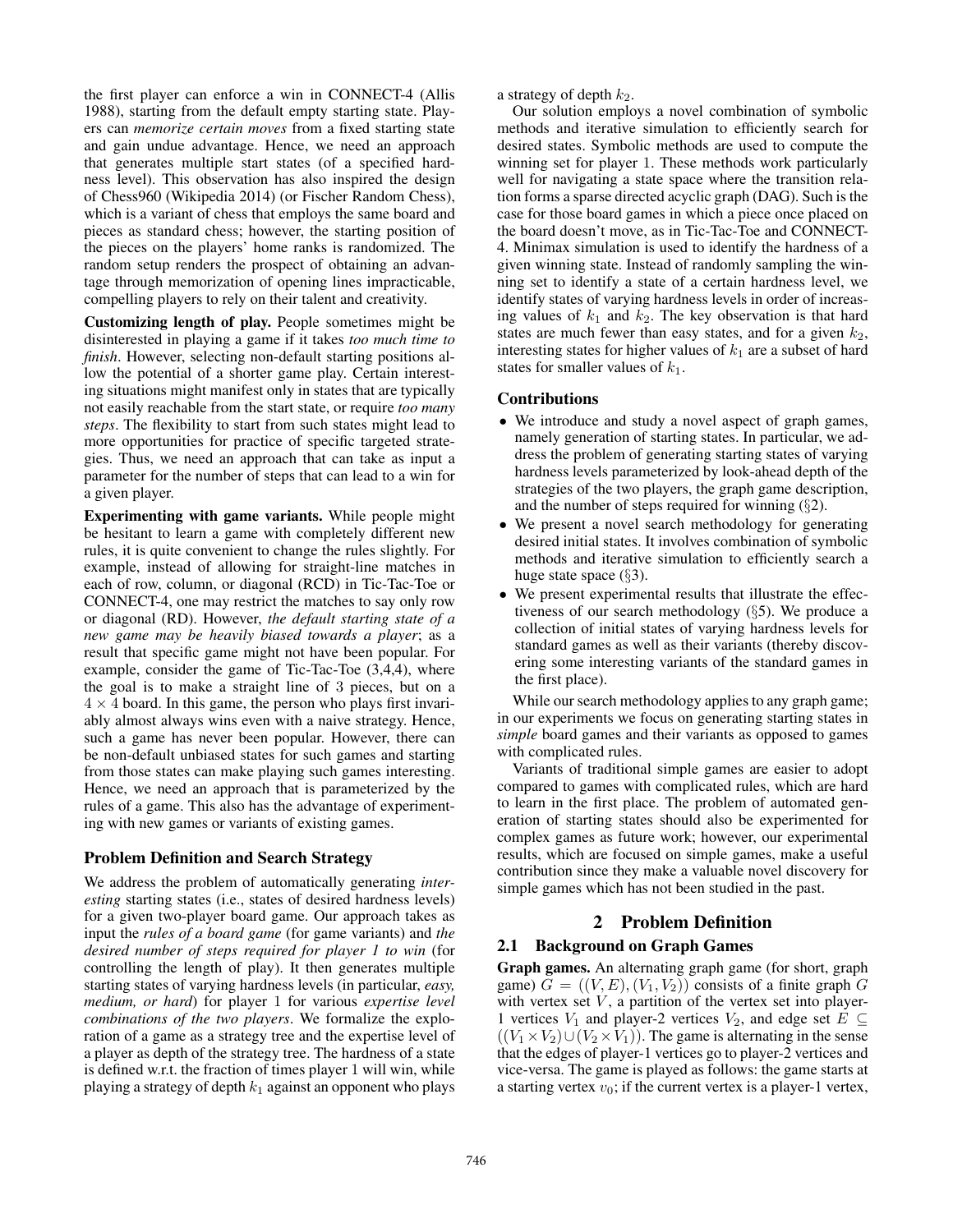then player 1 chooses an outgoing edge to move to a new vertex; if the current vertex is a player-2 vertex, then player 2 does likewise. The winning condition is given by a target set  $T_1 \subseteq V$  for player 1; and similarly a target set  $T_2 \subseteq V$  for player 2. If the target set  $T_1$  is reached, then player 1 wins; if  $T_2$  is reached, then player 2 wins; else we have a draw.

Examples. The class of graph games provides the mathematical framework to study many board games like Chess or Tic-Tac-Toe. For example, in Tic-Tac-Toe the vertices of the graph represent the board configurations and whether it is player 1 ( $\times$ ) or player 2 ( $\circ$ ) to play next. The set  $T_1$  (resp.  $T_2$ ) is the set of board configurations with three consecutive  $\times$  (resp.  $\circ$ ) in a row, column, or diagonal.

Classical game theory result. A classic result in the theory of graph games (Gale and Stewart 1953) shows that for every graph game with respective target sets for both players, from every starting vertex one of the following three conditions hold: (1) player 1 can enforce a win no matter how player 2 plays (i.e., there is a strategy for player 1 to play to ensure winning against all possible strategies of the opponent); (2) player 2 can enforce a win no matter how player 1 plays; or (3) both players can enforce a draw (player 1 can enforce a draw no matter how player 2 plays, and player 2 can enforce a draw no matter how player 1 plays). The classic result (aka determinacy) rules out the following possibility: against every player-1 strategy, player 2 can win; and against every player-2 strategy, player 1 can win. In the mathematical study of game theory, the theoretical question (which ignores the notion of hardness) is as follows: given a designated starting vertex  $v_0$  determine whether case (1), case (2), or case (3) holds. In other words, the mathematical game theoretic question concerns the best possible way for a player to play to ensure the best possible result. The set  $W_i$ is defined as the set of vertices such that player 1 can ensure to win within *j*-moves; and the winning set  $W<sup>1</sup>$  of vertices of player 1 is the set  $\bigcup_{j\geq 0} W_j$  where player 1 can win in any number of moves. Analogously, we define  $W^2$ ; and the classical game theory question is stated as follows: given a designated starting vertex  $v_0$  decide whether  $v_0$  belongs to  $W^1$  (player-1 winning set) or to  $W^2$  (player-2 winning set) or to  $\overline{V} \setminus (W^1 \cup W^2)$  (both players draw ensuring set).

### 2.2 Formalization of Problem Definition

Notion of hardness. The game theoretic question ignores two aspects. (1) The notion of hardness: It is concerned with optimal strategies irrespective of hardness; and (2) the problem of generating different starting vertices. We are interested in generating starting vertices of different hardness. The hardness notion we consider is the depth of the tree a player explores, which is standard in artificial intelligence.

Tree exploration in graph games. Consider a player-1 vertex  $u_0$ . The *search tree* of depth 1 is as follows: we consider a tree rooted at  $u_0$  such that children of  $u_0$  are the vertices  $u_1$  of player 2 such that  $(u_0, u_1) \in E$  (there is an edge from  $u_0$  to  $u_1$ ); and for every vertex  $u_1$  (that is a children of  $u_0$ ) the children of  $u_1$  are the vertices  $u_2$  such that  $(u_1, u_2) \in E$ , and they are the leaves of the tree. This gives us the search tree of depth 1, which intuitively corresponds to exploring

one round of the play. The search tree of depth  $k + 1$  is defined inductively from the search tree of depth  $k$ , where we first consider the search tree of depth 1 and replace every leaf by a search tree of depth  $k$ . The depth of the search tree denotes the depth of reasoning (analysis depth) of a player. The search tree for player 2 is defined analogously.

Strategy from tree exploration. A *depth-*k *strategy* of a player that does a tree exploration of depth  $k$  is obtained by the *classical min-max* reasoning (or backward induction) on the search tree. First, for every vertex  $v$  of the game we associate a number (or reward)  $r(v)$  that denotes how favorable is the vertex for a player to win. Given the current vertex  $u$ , a depth- $k$  strategy is defined as follows: first construct the search tree of depth  $k$  and evaluate the tree bottom-up with min-max reasoning. In other words, a leaf vertex  $v$  is assigned reward  $r(v)$ , where the reward function r is game specific, and intuitively,  $r(v)$  denotes how "close" the vertex  $v$  is to a winning vertex (see the following paragraph for an example). For a vertex in the tree if it is a player-1 (resp. player-2) vertex we consider its reward as the maximum (resp. minimum) of its children, and finally, for vertex u (the root) the strategy chooses *uniformly at random* among its children with the highest reward. Note that the rewards are assigned to vertices only based on the vertex itself without any look-ahead, and the exploration is captured by the classical min-max tree exploration.

Example description of tree exploration. Consider the example of the Tic-Tac-Toe game. We first describe how to assign reward  $r$  to board positions. Recall that in the game of Tic-Tac-Toe the goal is to form a line of three consecutive positions in a row, column, or diagonal. Given a board position, (i) if it is winning for player 1, then it is assigned reward  $+\infty$ ; (ii) else if it is winning for player 2, then it is assigned reward  $-\infty$ ; (iii) otherwise it is assigned the score as follows: let  $n_1$  (resp.  $n_2$ ) be the number of two consecutive positions of marks for player 1 (resp. player 2) that can be extended to satisfy the winning condition. Then the reward is the difference  $n_1 - n_2$ . Intuitively, the number  $n_1$  represents the number of possibilities for player 1 to win, and  $n_2$  represents the number of possibilities for player 2, and their difference represents how favorable the board position is for player 1. If we consider the depth-1 strategy, then the strategy chooses all board positions uniformly at random; a depth-2 strategy chooses the center and considers all other positions to be equal; a depth-3 strategy chooses the center and also recognizes that the next best choice is one of the four corners. This example is illustrated in the appendix of full version available at (Ahmed, Chatterjee, and Gulwani 2015). As the depth increases, the strategies become more intelligent for the game.

Outcomes and probabilities given strategies. Given a starting vertex v, a depth- $k_1$  strategy  $\sigma_1$  for player 1, and depth- $k_2$  strategy  $\sigma_2$  for player 2, let O be the set of possible outcomes, i.e., the set of possible plays given  $\sigma_1$  and  $\sigma_2$ from  $v$ , where a play is a sequence of vertices. The strategies and the starting vertex define a probability distribution over the set of outcomes which we denote as  $Pr_{v}^{\sigma_1, \sigma_2}$ , i.e., for a play  $\rho$  in the set of outcomes O we have  $Pr_v^{\sigma_1, \sigma_2}(\rho)$  is the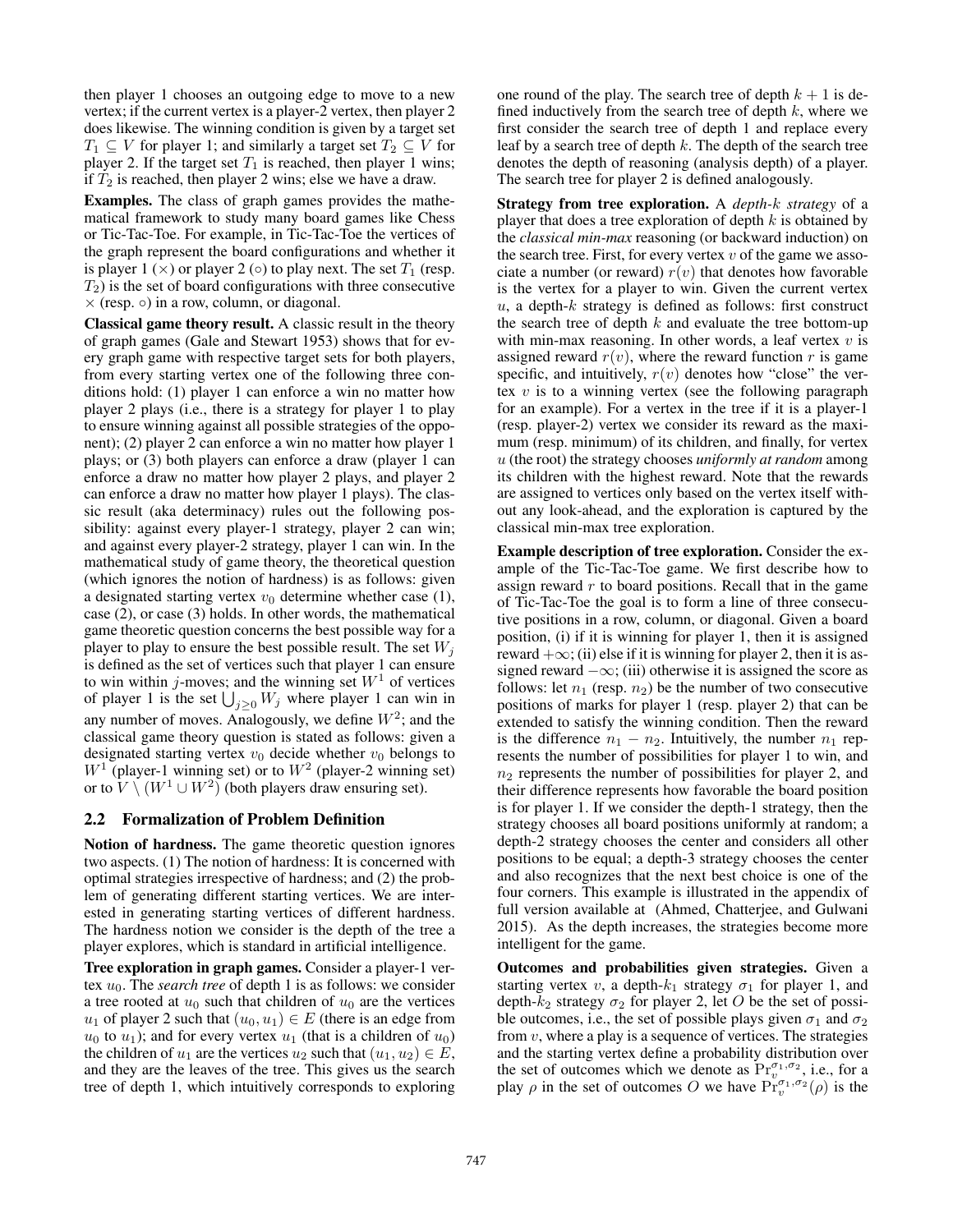probability of  $\rho$  given the strategies. Note that strategies are randomized (because strategies choose distributions over the children in the search tree exploration), and hence define a probability distribution over the set of outcomes. This probability distribution is used to formally define the notion of hardness we consider.

Problem definition. We consider several board games (such as Tic-Tac-Toe, CONNECT-4, and variants), and our goal is to obtain starting positions that are of different hardness levels, where our hardness is characterized by strategies of different depths. Precisely, consider a depth- $k_1$  strategy for player 1, and depth- $k_2$  strategy for player 2, and a starting vertex  $v \in W_j$  that is winning for player 1 within j-moves and a winning move (i.e.,  $j + 1$  moves for player 1 and j moves of player 2). We classify the starting vertex as follows: if player 1 wins (i) at least  $\frac{2}{3}$  times, then we call it *easy (E)*; (ii) at most  $\frac{1}{3}$  times, then we call it *hard (H)*; (iii) otherwise *medium (M)*.

**Definition 1** ((j, k<sub>1</sub>, k<sub>2</sub>)-**Hardness).** *Consider a vertex*  $v \in$  $W_i$  *that is winning for player 1 within j-moves. Let*  $\sigma_1$  *and* σ<sup>2</sup> *be a depth-*k<sup>1</sup> *strategy for player 1 and depth-*k<sup>2</sup> *strategy for player 2, respectively. Let*  $O_1 \subseteq O$  *be the set of plays that belong to the set of outcomes and is winning for player 1.* Let  $Pr_v^{\sigma_1,\sigma_2}(O_1) = \sum_{\rho \in O_1} Pr_v^{\sigma_1,\sigma_2}(\rho)$  *be the probability of the winning plays. The*  $(k_1, k_2)$ -classification of  $v$  is: (i) if  $\Pr_v^{\sigma_1, \sigma_2}(O_1) \geq \frac{2}{3}$ , then v is easy (E); (ii) if  $\Pr_v^{\sigma_1, \sigma_2}(O_1) \leq$  $\frac{1}{3}$ , then v is hard (H); (iii) otherwise it is medium (M).

*Remark 1.* In the definition above we chose the probabilities  $\frac{1}{3}$  and  $\frac{2}{3}$ , however, the probabilities in the definition could be easily changed and experimented. We chose  $\frac{1}{3}$  and  $\frac{2}{3}$  to divide the interval  $[0, 1]$  symmetrically in regions of E, M, and H. Here we present results based on the above definition.

Our goal is to consider various games and identify vertices of different categories (hard for depth- $k_1$  vs. depth- $k_2$ , but easy for depth- $(k_1+1)$  vs. depth- $k_2$ , for small  $k_1$  and  $k_2$ ). *Remark 2.* In this work we consider classical min-max reasoning for tree exploration. A related notion is Monte Carlo Tree Search (MCTS) which in general converges to minmax exploration, but can take a long time. However, this convergence is much faster in our setting, since we consider simple games that have great symmetry, and explore only small-depth strategies.

# 3 Search Strategy

### 3.1 Overall methodology

**Generation of j-steps win set.** Given a game graph  $G =$  $((V, E), (V_1, V_2))$  along with target sets  $T_1$  and  $T_2$  for player 1 and player 2, respectively, our first goal is to compute the set of vertices  $W_i$  such that player 1 can win within j-moves. For this we define two kinds of predecessor operators: one predecessor operator for player 1, which uses existential quantification over successors, and one for player 2, which uses universal quantification over successors. Given a set of vertices  $X$ , let  $EPre(X)$  (called existential predecessor) denote the set of player-1 vertices that has an edge to X; i.e.,  $EPre(X) = \{u \in V_1 \mid \text{there exists } v \in$ 

X such that  $(u, v) \in E$  (i.e., player 1 can ensure to reach X from  $EPre(X)$  in one step); and  $APre(X)$  (called universal predecessor) denote the set of player-2 vertices that has all its outgoing edges to X; i.e.,  $APre(X) = \{u \in V_2 \mid$ for all  $(u, v) \in E$  we have  $v \in X$  (i.e., irrespective of the choice of player 2 the set X is reached from  $APre(X)$  in one step). The computation of the set  $W_j$  is defined inductively:  $W_0 = \text{EPre}(T_1)$  (i.e., player 1 wins with the next move to reach  $T_1$ ); and  $W_{i+1} = \text{EPre}(\text{APre}(W_i))$ . In other words, from  $W_i$  player 1 can win within *i*-moves, and from  $APre(W_i)$  irrespective of the choice of player 2 the next vertex is in  $W_i$ ; and hence  $\text{EPre}(\text{APre}(W_i))$  is the set of vertices such that player 1 can win within  $(i + 1)$ -moves.

**Exploring vertices from**  $W_j$ . The second step is to explore vertices from  $W_j$ , for increasing values of j starting with small values of  $j$ . Formally, we consider a vertex  $v$  from  $W_i$ , consider a depth- $k_1$  strategy for player 1 and a depth- $k_2$ strategy for player 2, and play the game multiple times with starting vertex  $v$  to find out the hardness level with respect to  $(k_1, k_2)$ -strategies, i.e., the  $(k_1, k_2)$ -classification of v. Note that from  $W_j$  player 1 can win within j-moves. Thus the approach has the benefit that player 1 has a winning strategy with a small number of moves and the game need not be played for long.

Two key issues. There are two main computational issues associated with the above approach in practice. The first issue is related to the size of the state space (number of vertices) of the game which makes enumerative approach to analyze the game graph explicitly computationally infeasible. For example, the size of the state space of Tic-Tac-Toe  $4 \times 4$  game is 6,036,001; and a CONNECT-4  $5 \times 5$ game is 69,763,700 (above 69 million). Thus any enumerative method would not work for such large game graphs. The second issue is related to exploring the vertices from  $W_i$ . If  $W_i$  has a lot of witness vertices, then playing the game multiple times from all of them will be computationally expensive. So we need an initial metric to guide the search of vertices from  $W_j$  such that the metric computation is inexpensive. We solve the first issue with *symbolic* methods, and the second one by *iterative simulation*.

### 3.2 Symbolic methods

We discuss the symbolic methods to analyze games with large state spaces. The key idea is to represent the games symbolically (not with explicit state space) using variables, and operate on the symbolic representation. The key object used in symbolic representation are called BDDs (boolean decision diagrams) (Bryant 1986) that can efficiently represent a set of vertices using a DAG representation of a boolean formula representing the set of vertices. The tool CUDD supports many symbolic representation of state space using BDDs and supports many operations on symbolic representation on graphs using BDDs (Somenzi 1998).

Symbolic representation of vertices. In symbolic methods, a game graph is represented by a set of variables  $x_1, x_2, \ldots, x_n$  such that each of them takes values from a finite set (e.g.,  $\times$ ,  $\circ$ , and blank symbol); and each vertex of the game represents a valuation assigned to the variables.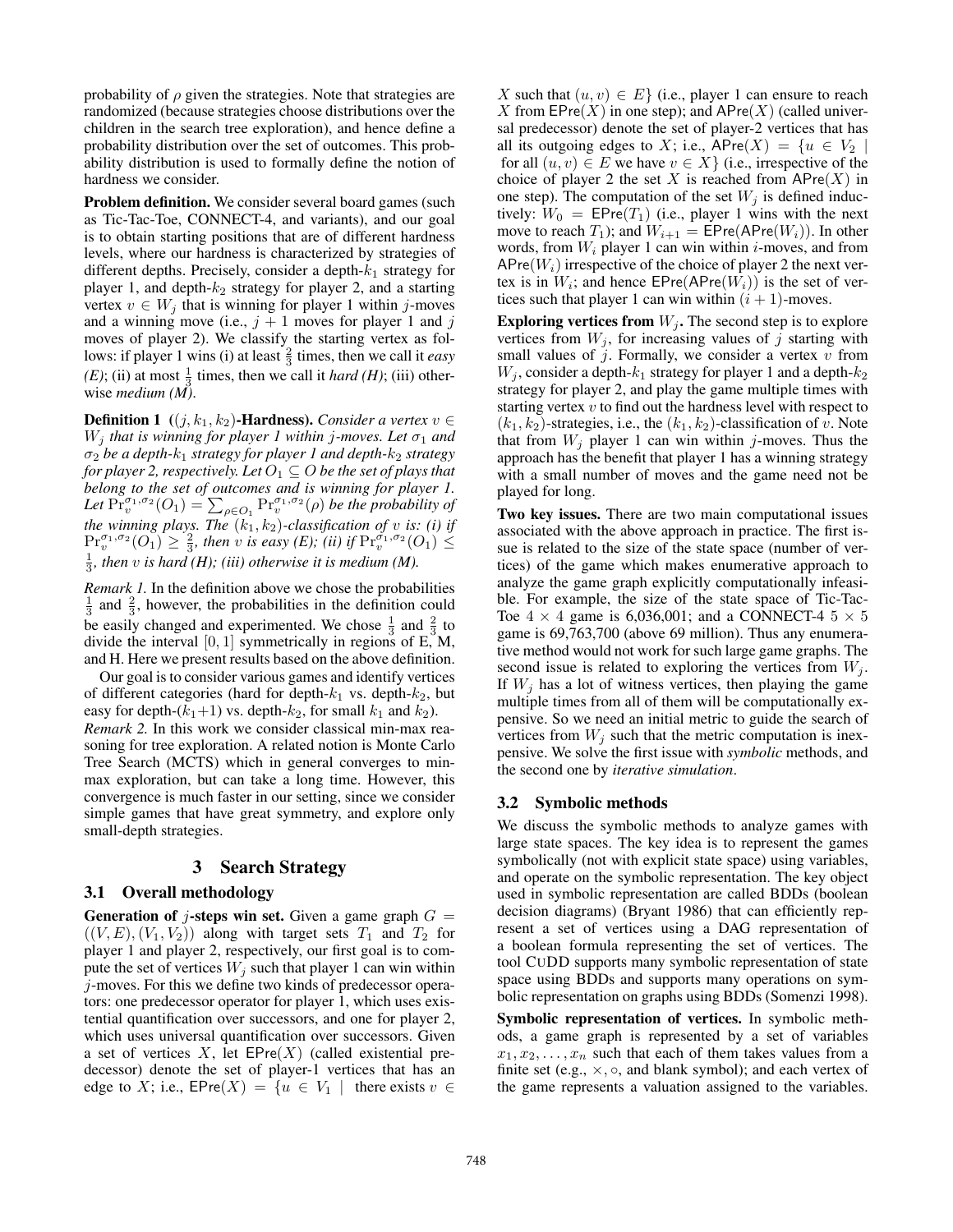For example, the symbolic representation of the game of Tic-Tac-Toe of board size  $3 \times 3$  consists of ten variables  $x_{1,1}, x_{1,2}, x_{1,3}, x_{2,1} \ldots, x_{3,3}, x_{10}$ , where the first nine variables  $x_{i,\ell}$  denote the symbols in the board position  $(i, \ell)$  and the symbol is either  $\times$ ,  $\circ$ , or blank; and the last variable  $x_{10}$ denotes whether it is player 1 or player 2's turn to play. Note that the vertices of the game graph not only contains the information about the board configuration, but also additional information such as the turn of the players. To illustrate how a symbolic representation is efficient, consider the set of all valuations to boolean variables  $y_1, y_2, \ldots, y_n$  where the first variable is true, and the second variable is false: an explicit enumeration requires to list  $2^{n-2}$  valuations, where as a boolean formula representation is very succinct. Symbolic representation with BDDs exploit such succinct representation for sets of vertices, and are used in many applications, e.g. hardware verification (Bryant 1986).

Symbolic encoding of transition function. The transition function (or the edges) are also encoded in a symbolic fashion: instead of specifying every edge, the symbolic encoding allows to write a program over the variables to specify the transitions. The tool CUDD takes such a symbolic description written as a program over the variables and constructs a BDD representation of the transition function. For example, for Tic-Tac-Toe, a program to describe the symbolic transition is: the program maintains a set  $U$  of positions of the board that are already marked; and at every point receives an input  $(i, \ell)$  from the set  $\{(a, b) | 1 \le a, b \le 3\} \setminus U$ of remaining board positions from the player of the current turn; then adds  $(i, \ell)$  to the set U and sets the variable  $x_{i,\ell}$  as  $\times$  or  $\circ$  (depending on whether it was player 1 or player 2's turn). This gives the symbolic description of the transition function.

Symbolic encoding of target vertices. The set of target vertices is encoded as a boolean formula that represents a set of vertices. For example, in Tic-Tac-Toe the set of target vertices for player 1 is given by the following boolean formula:

$$
\exists i, \ell. 1 \le i, \ell \le 3. \ (x_{i,\ell} = \times \wedge x_{i+1,\ell} = \times \wedge x_{i+2,\ell} = \times)
$$

$$
\vee (x_{i,\ell} = \times \wedge x_{i,\ell+1} = \times \wedge x_{i,\ell+2} = \times)
$$

$$
\vee (x_{2,2} = \times \wedge
$$

$$
((x_{1,1} = \times \wedge x_{3,3} = \times) \vee (x_{3,1} = \times \wedge x_{1,3} = \times)))
$$

∧ Negation of above with ◦ to specify player 2 not winning

The above formula states that either there is some column  $(x_{i,\ell}, x_{i+1,\ell} \text{ and } x_{i+2,\ell})$  that is winning for player 1; or a row  $(x_{i,\ell}, x_{i,\ell+1}$  and  $x_{i,\ell+2}$ ) that is winning for player 1; or there is a diagonal  $(x_{1,1}, x_{2,2} \text{ and } x_{3,3}; \text{ or } x_{3,1}, x_{2,2} \text{ and } x_{1,3})$  that is winning for player 1; and player 2 has not won already. To be precise, we also need to consider the BDD that represents all valid board configurations (reachable vertices from the empty board) and intersect the BDD of the above formula with valid board configurations to obtain the target set  $T_1$ .

**Symbolic computation of**  $W_j$ **.** The symbolic computation of  $W_i$  is as follows: given the boolean formula for the target set  $T_1$  we obtain the BDD for  $T_1$ ; and the CUDD tool supports both EPre and APre as basic operations using symbolic functions; i.e., the tool takes as input a BDD representing a set  $X$  and supports the operation to return the BDD for  $EPre(X)$  and  $APre(X)$ . Thus we obtain the symbolic computation of  $W_i$ .

# 3.3 Iterative simulation

We now describe a computationally inexpensive way to aid sampling of vertices as candidates for starting positions of a given hardness level. Given a starting vertex  $v$ , a depth- $k_1$ strategy for player 1, and a depth- $k_2$  strategy for player 2, we need to consider the tree exploration of depth  $\max\{k_1, k_2\}$ to obtain the hardness of  $v$ . Hence if either of the strategy is of high depth, then it is computationally expensive. Thus we need a preliminary metric that can be computed relatively easily for small values of  $k_1$  and  $k_2$  as a guide for vertices to be explored in depth. We use a very *simple metric* for this purpose. The hard vertices are rarer than the easy vertices, and thus we rule out easy ones quickly using the following approach:

*If*  $k_1$  *is large*: Given a strategy of depth  $k_2$ , the set of hard vertices for higher values of  $k_1$  are a subset of the hard vertices for smaller values of  $k_1$ . Thus we iteratively start with smaller values and proceed to higher values of  $k_1$  only for vertices that are already hard for smaller values of  $k_1$ .

*If*  $k_2$  *is large*: Here we exploit the following intuition. Given a strategy of depth  $k_1$ , a vertex which is hard for high value of  $k_2$  is likely to show indication of hardness already in small values of  $k_2$ . Hence we consider the following approach. For the vertices in  $W_j$ , we fix a depth- $k_1$  strategy, and fix a small depth strategy for the opponent and assign the vertex a number (called *score*) based on the performance of the depth- $k_1$ strategy and the small depth strategy of the opponent. The score indicates the fraction of games won by the depth- $k_1$ strategy against the opponent strategy of small depth. The vertices that have low score are then iteratively simulated against depth- $k_2$  strategies of the opponent to obtain vertices of different hardness level. This heuristic serves as a simple metric to explore vertices for large value of  $k_2$  starting with small values of  $k_2$ .

#### 4 Framework for Board Games

We now consider the specific problem of board games. We describe a framework to specify several variants of two-player grid-based board games such as Tic-Tac-Toe, CONNECT-4.

Different parameters. Our framework allows three different parameters to generate variants of board games. (1) The first parameter is the *board size*; e.g., the board size could be  $3 \times 3$ ; or  $4 \times 4$ ; or  $4 \times 5$  and so on. (2) The second parameter is the way to specify the winning condition, where a player wins if a sequence of the player's moves are in a line, which could be along a row  $(R)$ , a column  $(C)$ , or the diagonal  $(D)$ . The user can specify any combination: (i) RCD (denoting the player wins if the moves are in a line along a row, column or diagonal); (ii) RC (line must be along a row or column, but diagonal lines are not winning); (iii) RD (row or diagonal, not column); or (iv) CD (column or diagonal, not row). (3) The third parameter is related to the allowed moves of the player. At any point the players can choose any available column (i.e., column with at least one empty position)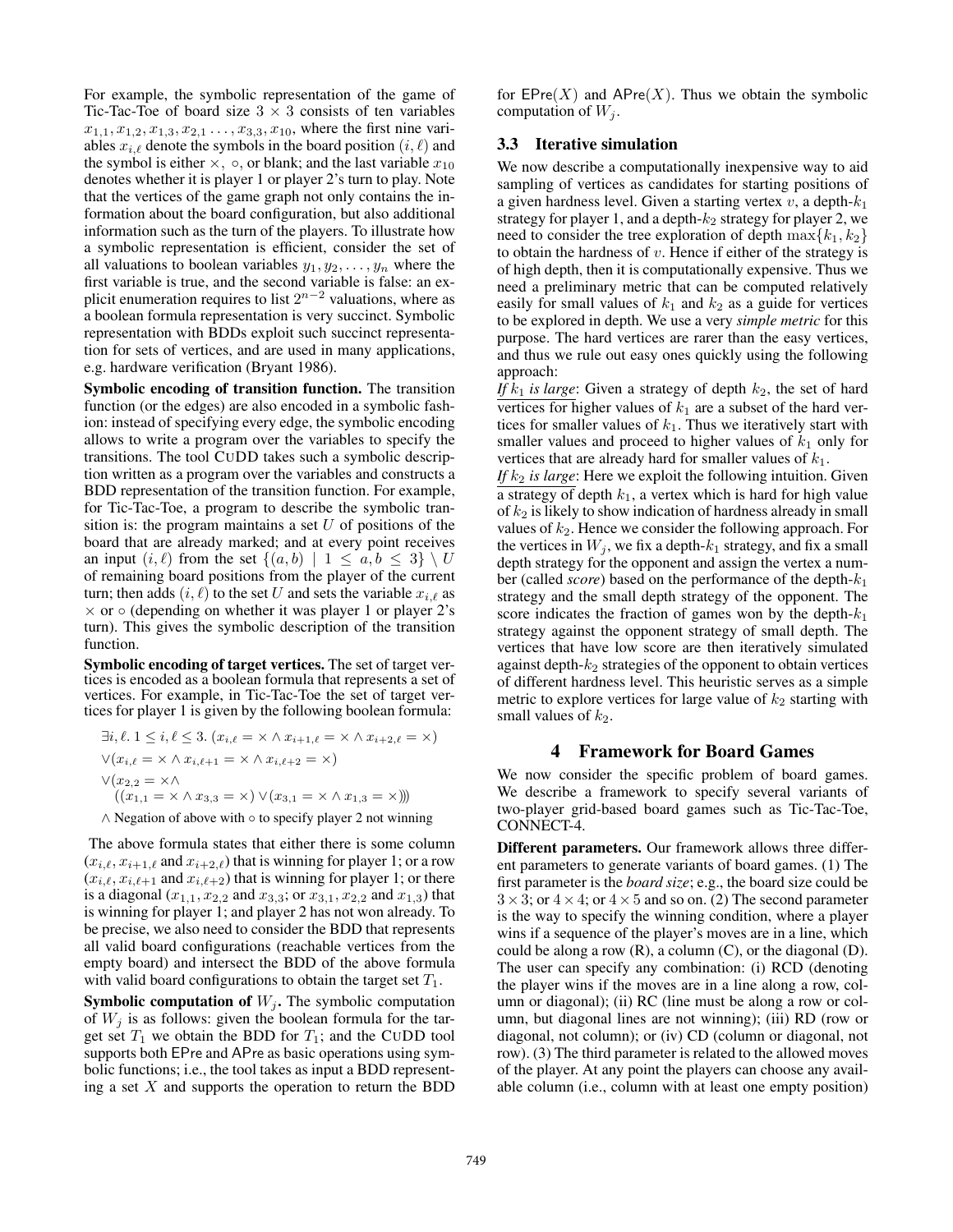Table 1: CONNECT-3 & -4 against depth-3 strategy of opponent; (C-3 (resp. C-4) stands for CONNECT-3 (resp. CONNECT-4)). The third column (j) denotes whether we explore from  $W_2$ or  $W_3$ . The sixth column denotes sampling to select starting vertices if  $|W_j|$  is large: "All" denotes that we explore all vertices in  $W_j$ , and Rand denotes first sampling 5000 vertices randomly from  $W_i$  and exploring them. The E, M, and H columns give the number of easy, medium, or hard vertices among the sampled vertices. For each  $k_1 = 1, 2$ , and 3 the sum of E, M, and H columns is equal to the number of sampled vertices, and \* denotes the number of remaining vertices. Observe that  $|W_j|$  is small fraction of  $|V|$ (this illustrates the significance of our use of symbolic methods as opposed to the prohibitive explicit enumerative search). Also, observe that vertices labeled medium and hard are a small fraction of the sampled vertices (this illustrates the significance of our efficient iterative sampling strategy).

| Game  | State                 | $\dot{\mathbf{z}}$ | Win         | No. of              | Sampling | $k_2 = 3$ |           |              |               |           |                |               |           |              |  |
|-------|-----------------------|--------------------|-------------|---------------------|----------|-----------|-----------|--------------|---------------|-----------|----------------|---------------|-----------|--------------|--|
|       | Space                 |                    | Cond        | <b>States</b>       |          |           | $k_1 = 1$ |              |               | $k_1 = 2$ |                |               | $k_1 = 3$ |              |  |
|       | ١V١                   |                    |             | $ W_i $             |          | E         | M         | Н            | E             | M         | H              | E             | M         | H            |  |
| $C-3$ | $4.1 \times 10^{4}$   | $\overline{2}$     | <b>RCD</b>  | 110                 | All      | $\ast$    | 24        | 5            | 宋             | 3         | $\Omega$       | 宋             | $\Omega$  | $\Omega$     |  |
| 4x4   | $6.5 \times 10^{4}$   |                    | RC          | 200                 | All      | 宋         | 39        | 9            | 宋             | 23        | 5              | 宋             | $\Omega$  | $\Omega$     |  |
|       | $7.6 \times 10^{4}$   |                    | <b>RD</b>   | 418                 | All      | 宋         | 36        | 17           | 宋             | 25        | $\overline{4}$ | 宋             | $\Omega$  | $\Omega$     |  |
|       | $6.5 \times 10^{4}$   |                    | CD          | 277                 | All      | 宋         | 41        | 24           | 宋             | 27        | 21             | 宋             | $\Omega$  | $\mathbf{0}$ |  |
| $C-3$ |                       | 3                  | RCD, RC, CD | $\Omega$            |          |           |           |              |               |           |                |               |           |              |  |
| 4x4   |                       |                    | RD          | 18                  | All      | 宋         | $\Omega$  | $\mathbf{0}$ | 宋             | $\Omega$  | $\mathbf{0}$   | $\frac{1}{2}$ | $\Omega$  | $\mathbf{0}$ |  |
| $C-4$ | $6.9 \times 10^{7}$ 2 |                    | RCD         | $1.2 \times 10^{6}$ | Rand     | 宋         | 184       | 215          | $\frac{1}{2}$ | 141       | 129            | 宋             | $\Omega$  | $\Omega$     |  |
| 5x5   | $8.7\times10^7$       |                    | RC          | $1.6 \times 10^{6}$ | Rand     | 宋         | 81        | 239          | 宋             | 70        | 186            | 宋             | $\Omega$  | $\Omega$     |  |
|       | $1.0\times10^{8}$     |                    | RD          | $1.1 \times 10^{6}$ | Rand     | 宗         | 106       | 285          | 宋             | 151       | 82             | $\frac{1}{2}$ | $\Omega$  | $\Omega$     |  |
|       | $9.5 \times 10^{7}$   |                    | CD          | $5.3 \times 10^{5}$ | Rand     | 宋         | 364       | 173          | 宋             | 209       | 96             | $\frac{1}{2}$ | $\Omega$  | $\Omega$     |  |
| $C-4$ |                       | 3                  | <b>RCD</b>  | $2.8 \times 10^{5}$ | Rand     | $\ast$    | 445       | 832          | 宋             | 397       | 506            | 宋             | 208       | 211          |  |
| 5x5   |                       |                    | RC          | $7.7 \times 10^{5}$ | Rand     | 宗         | 328       | 969          | 宋             | 340       | 508            | 宋             | 111       | 208          |  |
|       |                       |                    | <b>RD</b>   | $8.0\times10^{5}$   | Rand     | 宗         | 398       | 1206         | *             | 464       | 538            | 宋             | 179       | 111          |  |
|       |                       |                    | CD          | $1.5 \times 10^{5}$ | Rand     | 宋         | 146       | 73           | 宋             | 171       | 110            | 宋             | 120       | 72           |  |

but can be restricted according to the following parameters: (i) Full gravity (once a player chooses a column, the move is fixed to be the lowest available position in that column); (ii) partial gravity- $\ell$  (once a player chooses a column, the move can be one of the bottom- $\ell$  available positions in the column); or (iii) no gravity (the player can choose any of the available positions in the column). Observe that Tic-Tac-Toe is given as (i) board size  $3 \times 3$ ; (ii) winning condition RCD; and (iii) no-gravity; whereas in CONNECT-4 the winning condition is still RCD but moves are with full gravity. But in our framework there are many new variants of the previous classical games, e.g., Tic-Tac-Toe in a board of size  $4 \times 4$  but diagonal lines are not winning (RC); and Bottom-2 (partial gravity-2) which is between Tic-Tac-Toe and CON-NECT games in terms of moves allowed.

Features of our implementation. We have implemented our approach and the main features that our implementation supports are: (1) Generation of starting vertices of different hardness level if they exist. (2) Playing against opponents of different levels. We have implemented the depth- $k_2$  strategy of the opponent for  $k_2 = 1, 2$  and 3 (typically in all the above games depth-3 strategies are quite intelligent, and hence we do not explore larger values of  $k_2$ ). Thus, a learner (beginner) can consider starting with board positions of various hardness levels and play with opponents of different skill level and thus hone her ability to play the game and be exposed to new combinatorial challenges of the game.

Table 2: Bottom-2 against depth-3 strategy of opponent.

| Game | State               | $\dot{\mathbf{z}}$ | Win        |               | No. of Sampling |           |                |                |   | $k_2=3$   |                |           |              |          |
|------|---------------------|--------------------|------------|---------------|-----------------|-----------|----------------|----------------|---|-----------|----------------|-----------|--------------|----------|
|      | Space               |                    | Cond       | <b>States</b> |                 | $k_1 = 1$ |                |                |   | $k_1 = 2$ |                | $k_1 = 3$ |              |          |
|      | $\left V\right $    |                    |            | $ W_j $       |                 | Е         | M              | Н              | E | M         | Н              | Е         | M H          |          |
| 3x3  | $4.1 \times 10^{3}$ | $\overline{2}$     | <b>RCD</b> | 20            | All             | *         | 5              | $\mathbf{0}$   | * |           | $\Omega$       | *         | $\mathbf{0}$ | $\Omega$ |
|      | $4.3 \times 10^{3}$ |                    | RC         | $\Omega$      | ٠               |           |                |                |   |           |                |           |              |          |
|      | $4.3 \times 10^{3}$ |                    | <b>RD</b>  | 9             | All             | *         | $\overline{c}$ | 1              | * | 3         | $\Omega$       | $\ast$    | $\Omega$     | $\theta$ |
|      | $4.3 \times 10^{3}$ |                    | <b>CD</b>  | 1             | All             | $\ast$    | $\theta$       | $\Omega$       | * | $\Omega$  | $\Omega$       | $*$       | $\mathbf{0}$ | $\Omega$ |
| 3x3  |                     | 3                  | Any        | $\mathbf{0}$  | ۰               |           |                |                |   |           |                |           |              |          |
| 4x4  | $1.8 \times 10^{6}$ | $\overline{2}$     | <b>RCD</b> | 193           | All             | *         | 12             | 26             | * | $\Omega$  | $\overline{c}$ | $*$       | $\Omega$     | $\Omega$ |
|      | $2.4 \times 10^{6}$ |                    | RC         | 2709          | All             | *         | 586            | 297            | * | 98        | 249            | $*$       | $\Omega$     | $\Omega$ |
|      | $2.3 \times 10^{6}$ |                    | <b>RD</b>  | 2132          | All             | *         | 111            | 50             | * | 18        | 16             | $*$       | $\Omega$     | $\Omega$ |
|      | $2.4 \times 10^{6}$ |                    | <b>CD</b>  | 1469          | All             | *         | 123            | 53             | * | 25        | 8              | $*$       | $\Omega$     | 0        |
| 4x4  |                     | 3                  | <b>RCD</b> | $\Omega$      |                 |           |                |                |   |           |                |           |              |          |
|      |                     |                    | RC         | 90            | All             | *         | 37             | 31             | * | $\Omega$  | $\Omega$       | $*$       | $\Omega$     | $\theta$ |
|      |                     |                    | <b>RD</b>  | 24            | All             | $\ast$    | 1              | $\overline{c}$ | * | $\Omega$  | $\Omega$       | $*$       | $\Omega$     | 0        |
|      |                     |                    | CD         | 16            | All             | $\ast$    | 6              | $\overline{4}$ | * |           | $\theta$       | *         | $\Omega$     |          |

### 5 Experimental Results

Our experiments reveal useful discoveries. The main aim is to investigate the existence of interesting starting vertices and their abundance in CONNECT, Tic-Tac-Toe, and Bottom-2 games, for various combinations of expertise levels and winning rules (RCD, RC, RD, and CD), for small lengths of plays. Moreover, the computation time should be reasonable.

Description of tables. The caption of Table 1 describes the column headings used in Tables 1-3, which describe the experimental results. In our experiments, we explore vertices from  $W_2$  and  $W_3$  only as the set  $W_4$  is almost always empty. The third column  $j = 2, 3$  denotes whether we explore from  $W_2$  or  $W_3$ . For the classification of a board position, we run the game between the depth- $k_1$  vs the depth- $k_2$  strategy 30 times. If player 1 wins (i) more than  $\frac{2}{3}$  times (20 times), then it is identified as easy (E); (ii) less than  $\frac{1}{3}$  times (10 times), then it is identified as hard (H); (iii) else as medium (M).

Experimental results for CONNECT games. Table 1 presents results for CONNECT-3 and CONNECT-4 games, against depth-3 strategies of the opponent. An interesting finding is that in CONNECT-4 games with board size  $5\times5$ , for all winning conditions (RCD, RD, CD, RC), there are easy, medium, and hard vertices, for  $k_1=1,2$ , and 3, when  $j=3$ . That is, even in much smaller board size ( $5\times 5$  as compared to the traditional  $7\times7$ ) we discover interesting starting positions for CONNECT-4 games and its simple variants.

Experimental results for Bottom-2 games. Table 2 shows the results for Bottom-2 (partial gravity-2) against depth-3 strategies of the opponent. In contrast to CONNECT games, medium or hard vertices do not exist for depth-3 strategies.

Experimental results for Tic-Tac-Toe games. The results for Tic-Tac-Toe games are shown in Table 3. For Tic-Tac-Toe games the strategy exploration is expensive (a tree of depth-3 for  $4 \times 4$  requires exploration of  $10^6$  nodes). Hence using the iterative simulation techniques we first assign a score to all vertices and use exploration for bottom hundred vertices (B100), i.e., hundred vertices with the least score according to our iterative simulation metric. In contrast to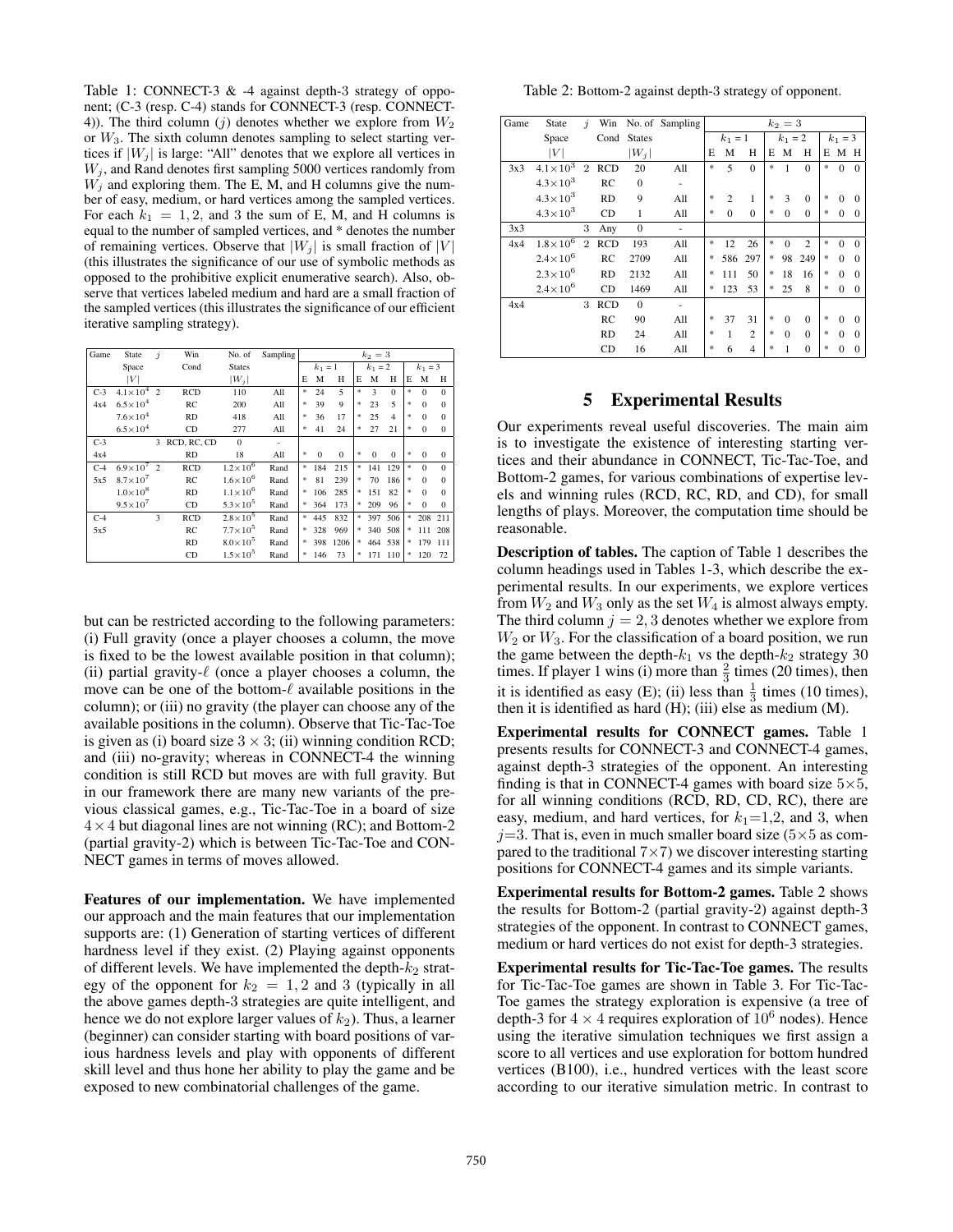

Figure 1: Some "Hard" starting board positions generated by our tool for variety of games and different expertise level  $k_1$  of player 1. The opponent expertise level  $k_2$  is 3. Player 1 (x) can win in 2 steps for games (a)-(e) and in 3 steps for game (f).

Table 3: Tic-Tac-Toe against depth-3 strategy of opponent. The sampling B100 denotes exploring vertices with the least scored hundred vertices according to iterative simulation score.

| Game | State               | İ              | Win        |               | No. of Sampling | $k_2 = 3$ |          |                |           |          |          |           |              |          |
|------|---------------------|----------------|------------|---------------|-----------------|-----------|----------|----------------|-----------|----------|----------|-----------|--------------|----------|
|      | Space               |                | Cond       | <b>States</b> |                 | $k_1 = 1$ |          |                | $k_1 = 2$ |          |          | $k_1 = 3$ |              |          |
|      | V                   |                |            | $ W_i $       |                 | E         | M        | Н              | E         | M        | H        | E         | M H          |          |
| 3x3  | $5.4 \times 10^{3}$ | $\overline{2}$ | <b>RCD</b> | 36            | All             | *         | 14       | $\overline{c}$ | *         | $\Omega$ | $\Omega$ | *         | $\Omega$     | $\Omega$ |
|      | $5.6 \times 10^{3}$ |                | RC.        | $\Omega$      |                 |           |          |                |           |          |          |           |              |          |
|      | $5.6 \times 10^{3}$ |                | RD,CD      | 1             | All             | *         | $\Omega$ | $\Omega$       | *         | $\Omega$ | $\Omega$ | *         | $\Omega$     | $\Omega$ |
| 3x3  |                     | 3              | Any        | $\Omega$      |                 |           |          |                |           |          |          |           |              |          |
| 4x4  | $6.0\times10^{6}$   | $\overline{2}$ | <b>RCD</b> | 128           | All             | *         | 6        | $\overline{c}$ | *         | $\Omega$ | $\Omega$ | *         | $\Omega$     | $\Omega$ |
|      | $7.2 \times 10^{6}$ |                | RC.        | 3272          | <b>B100</b>     |           | 47       | 22             | *         | $\Omega$ | $\Omega$ | *         | $\Omega$     | $\Omega$ |
|      | $7.2 \times 10^6$   |                | RD,CD      | 4627          | <b>B100</b>     | $\ast$    | 3        | $\overline{c}$ | *         | $\Omega$ | $\Omega$ | *         | $\mathbf{0}$ | $\Omega$ |
| 4x4  |                     | 3              | RCD, RC    | $\Omega$      |                 |           |          |                |           |          |          |           |              |          |
|      |                     |                | RD,CD      | 4             | All             | *         | $\Omega$ | $\Omega$       | *         | $\Omega$ | $\Omega$ | $\ast$    | $\Omega$     | $\theta$ |

CONNECT games, interesting vertices exist only for depth-1 strategies.

**Running times.** The generation of  $W_i$  for  $j=2,3$  took between 2-4 hours per game (this is a one-time computation for each game). The time to classify a vertex as E, M, or H for depth-3 strategies of both players, playing 30 times from a board position on average varies between 12 sec. (for CONNECT-4 games) to 25 min. for Tic-Tac-Toe games. Details for depth-2 strategy of the opponent are given in the appendix of (Ahmed, Chatterjee, and Gulwani 2015).

Important findings. Our first key finding is the *existence of vertices of different hardness levels* in various games. We observe that in Tic-Tac-Toe games only board positions that are hard for  $k_1 = 1$  exist; in particular, and very interestingly, they also exist in board of size  $4 \times 4$ . Since the default start (the blank) vertex in  $4 \times 4$  Tic-Tac-Toe games is heavily biased towards the player who starts first, they have been believed to be uninteresting for ages, whereas our experiments discover interesting starting vertices for them. With the slight variation of allowable moves (Bottom-2), we obtain board positions that are hard for  $k_1 = 2$ . In Connect-4 we obtain vertices that are hard for  $k_1 = 3$  even with small board size of  $5 \times 5$ . For example, the default starting vertex in Tic-Tac-Toe  $3 \times 3$  and Connect-4  $5 \times 5$  does not belong to the winning set  $W_j$ ; in Tic-Tac-Toe  $4 \times 4$  it belongs to the winning set  $\bar{W}_j$  and is Easy for all depth strategies.

The second key finding of our results is that *the number of interesting vertices is a negligible fraction of the huge state space*. For example, in Bottom-2 RCD games with board size  $4 \times 4$  the size of the state space is over 1.8 million,

but has only two positions that are hard for  $k_1 = 2$ ; and in CONNECT-4 RCD games with board size  $5 \times 5$  the state space size is around sixty nine million, but has around two hundred hard vertices for  $k_1 = 3$  and  $k_2 = 3$ , when  $j = 3$ , among the five thousand vertices sampled from  $W_i$ . Since the size of  $W_j$  in this case is around  $2.8 \times 10^5$ , the total number of hard vertices is around twelve thousand (among sixty nine million state space size). Since the interesting positions are quite rare, a naive approach of randomly generating positions and measuring its hardness will be searching for a needle in a haystack and be ineffective to generate interesting positions. Thus there is need for a non-trivial search strategy  $(\S$ 3), which our tool implements.

**Example board positions.** In Figure 1(a)-Figure 1(f) we present examples of several board positions that are of different hardness level for strategies of certain depth. Also see appendix of (Ahmed, Chatterjee, and Gulwani 2015) for an illustration. In all the figures, player-X is the current player against opponent of depth-3 strategy. All these board positions were discovered through our experiments.

# 6 Related Work

Tic-Tac-Toe and Connect-4. Tic-Tac-Toe has been generalized to different board sizes, match length (Ma 2014), and even polyomino matches (Harary 1977) to find variants that are interesting from the default start state. Existing research has focussed on establishing which of these games have a winning strategy (Gardner 1979; 1983; Weisstein 2014). In contrast, we show that even simpler variants can be interesting if we start from certain specific states. Connect-4 research has also focussed on establishing a winning strategy from the default starting state (Allis 1988). In contrast, we study how easy or difficult is to win from winning states given expertise levels.

BDDs have been used to represent board games (Kissmann and Edelkamp 2011) to perform MCTS run with Upper Confidence Bounds applied to Trees (UCT). In such a usage, BDDs are instantiated to find the number of states explored by a single agent. In our setting we have two players, and use BDDs to compute the winning set.

Level generation. Goldspinner (Williams-King et al. 2012) is a level generation system for KGoldrunner, a puzzle game with dynamic elements. It uses a genetic algorithm to generate candidate levels and simulation to evaluate dynamic aspects of the game. We also use simulation to evaluate the dy